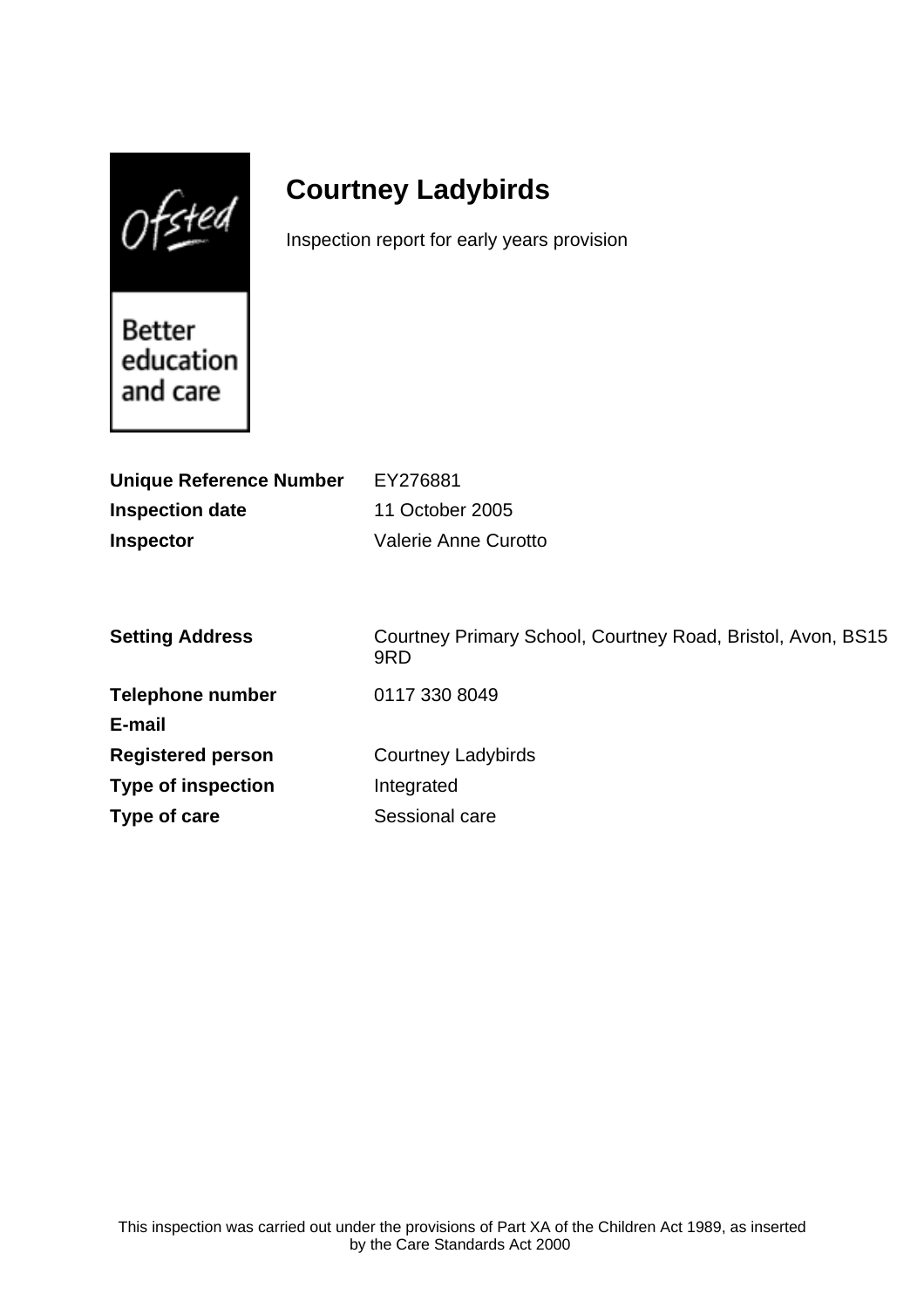## **ABOUT THIS INSPECTION**

The purpose of this inspection is to assure government, parents and the public of the quality of childcare and, if applicable, of nursery education. The inspection was carried out under Part XA Children Act 1989 as introduced by the Care Standards Act 2000 and, where nursery education is provided, under Schedule 26 of the School Standards and Framework Act 1998.

This report details the main strengths and any areas for improvement identified during the inspection. The judgements included in the report are made in relation to the outcomes for children set out in the Children Act 2004; the National Standards for under 8s day care and childminding; and, where nursery education is provided, the Curriculum guidance for the foundation stage.

The report includes information on any complaints about the childcare provision which Ofsted has received since the last inspection or registration or 1 April 2004 whichever is the later.

## **The key inspection judgements and what they mean**

Outstanding: this aspect of the provision is of exceptionally high quality Good: this aspect of the provision is strong Satisfactory: this aspect of the provision is sound Inadequate: this aspect of the provision is not good enough

For more information about early years inspections, please see the booklet Are you ready for your inspection? which is available from Ofsted's website: www.ofsted.gov.uk.

## **THE QUALITY AND STANDARDS OF THE CARE AND NURSERY EDUCATION**

On the basis of the evidence collected on this inspection:

The quality and standards of the care are satisfactory. The registered person meets the National Standards for under 8s day care and childminding.

The quality and standards of the nursery education are satisfactory.

## **WHAT SORT OF SETTING IS IT?**

Courtney Ladybirds registered in 2004 and is based in a classroom at Courtney Primary School in Kingswood, South Gloucestershire. Before moving to the current premises, the group was established for 26 years as Ladybird Playgroup. The group is managed by a voluntary committee, which includes parents of children attending and the school's reception class coordinator. Children from the local community attend. Care takes place in a self-contained area which includes the classroom, toilet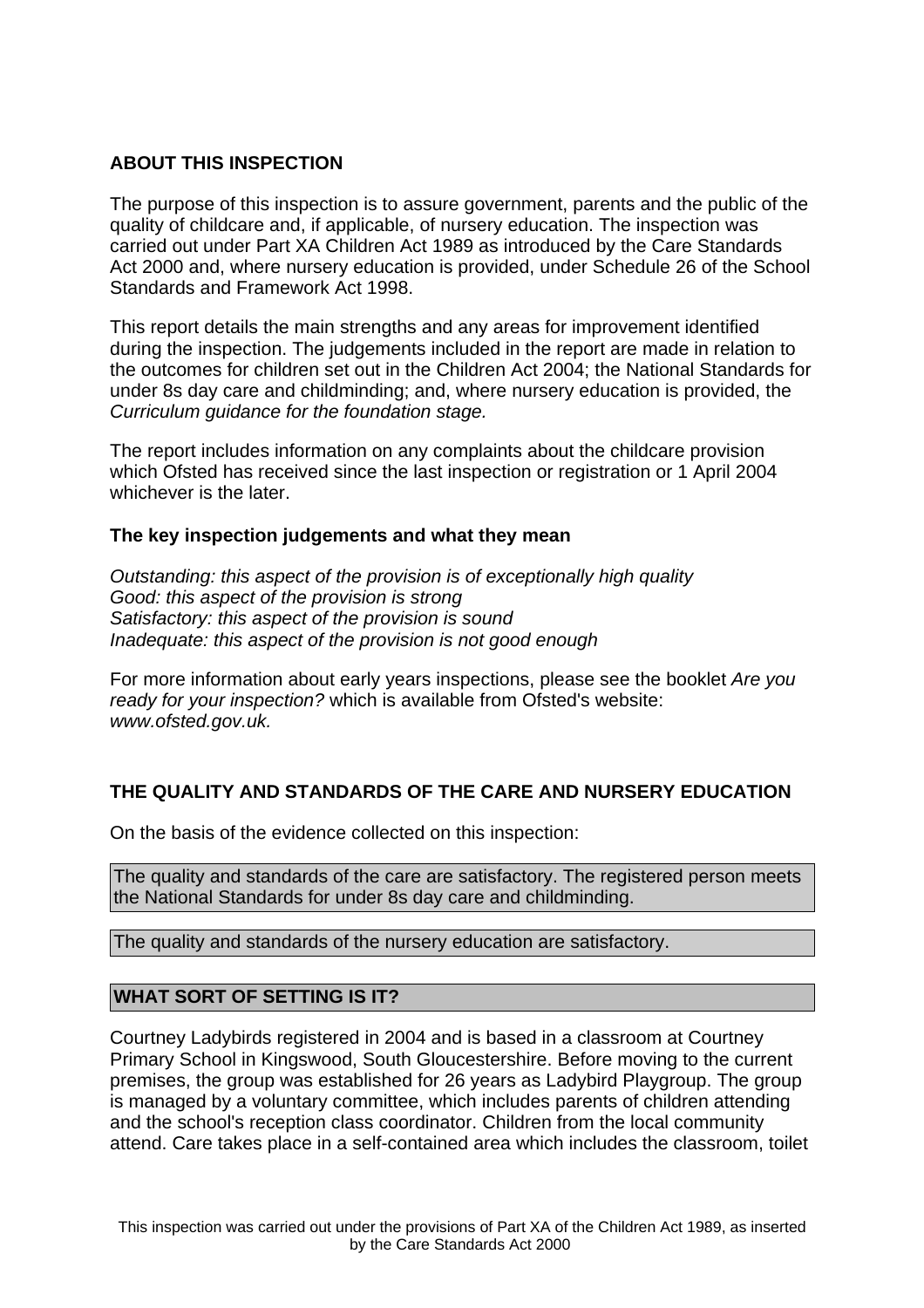facilities and kitchen and office space. Children also have supervised access to various outdoor areas.

The setting is open Monday to Friday during term time, between 08:45 and 15:00. Children aged two and a half to 5 years can attend on a sessional basis; in the morning from 08:45 to 11:45, or the afternoon from 12:30 to 15:00. A lunch club operates from 11:30 to 12:30 for an additional charge and is available to extend either session for children or provide a full day, from 08:45 to 15:00. There are 29 children on roll, of whom 21 receive funding for nursery education. There are 5 members of staff, 4 of whom have an appropriate child care qualification. Staff have experience of supporting children with special needs and English as an additional language. The group is affiliated to the Pre-School Learning Alliance and receives support from the local authority. It is currently working towards South Gloucestershire's Quality Assurance scheme.

#### **THE EFFECTIVENESS OF THE PROVISION**

#### **Helping children to be healthy**

The provision is satisfactory.

A range of written policies and procedures are in place to support children's health and staff ensure hygiene standards are maintained by effective cleaning routines. Children develop appropriate routines to promote their own health, such as hand washing, and learn about healthy eating through the setting's commitment to providing fruit and vegetables at snack time. Children benefit from regular activities to promote their physical development. They enjoy movement to music, shrieking with anticipation when standing and sitting quickly to instruction on tape. They develop their spatial awareness acting out a bear hunt around the room and using bikes outside. However drinking water is not routinely available to refresh children after such activities. Information about children's health and dietary needs is sought from parents to ensure their individual needs are met and staff raise issues appropriately with parents as they arise. There are some inconsistencies in children's accident records and the format for medication records is not up to date.

## **Protecting children from harm or neglect and helping them stay safe**

The provision is satisfactory.

The setting provides a welcoming, attractive environment for children and their families, with colourful displays of children's work. The room is set up appropriately to allow children safe access to table top and floor activities laid out by staff. A wide range of equipment is available to offer interest to children and support their play, although independent access is limited. Children learn safe boundaries for their play as staff reinforce these effectively and children share them with each other, such as no running. Written policies and procedures are in place to ensure the premises are secure and staff check equipment regularly to keep children safe. While a written procedure for lost children is not in place, staff are able to outline appropriate action to be taken if necessary. Fire fighting equipment is in place and regular drills ensure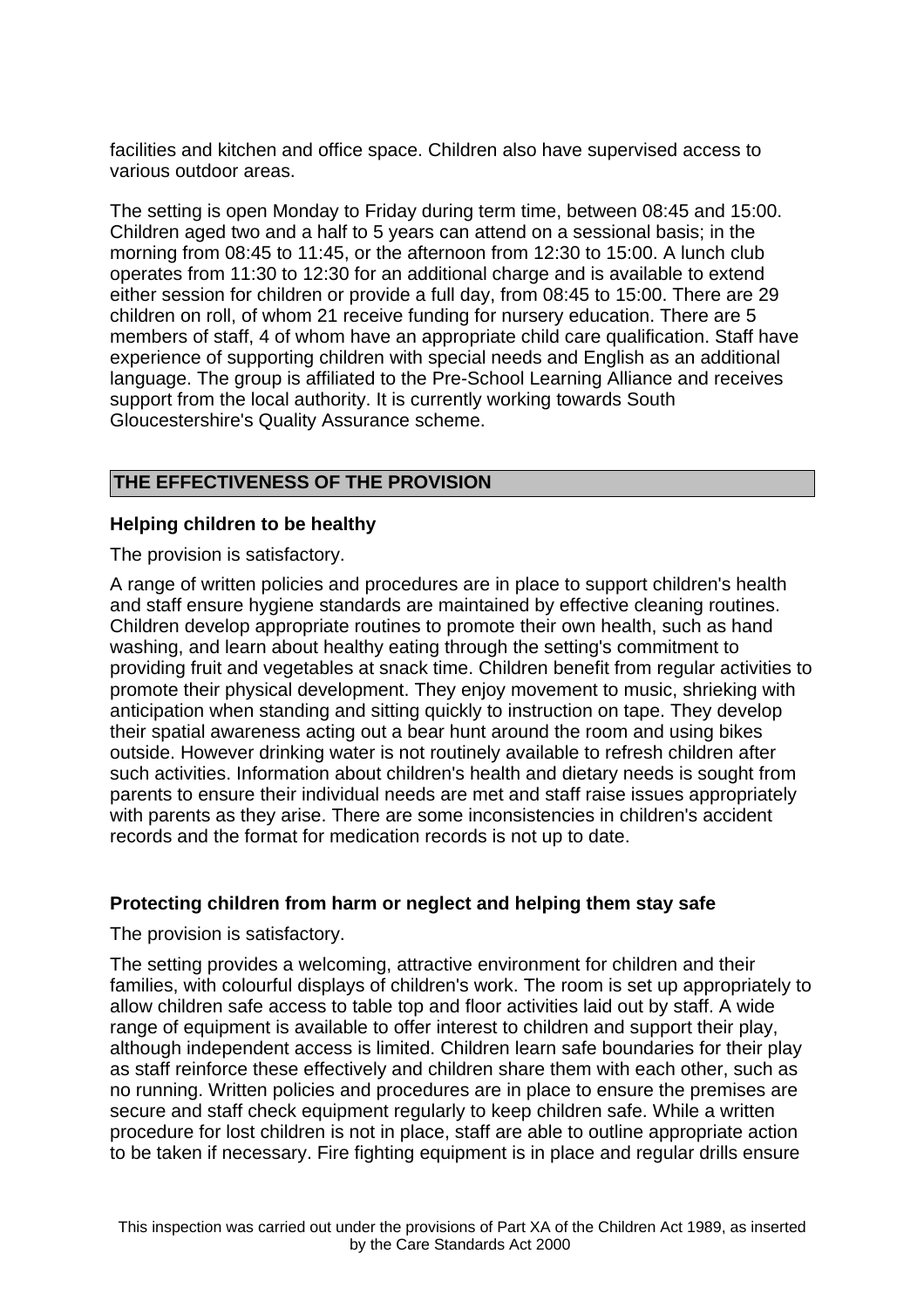children are familiar with procedures. Staff knowledge of first aid and child protection procedures further safeguards children.

## **Helping children achieve well and enjoy what they do**

The provision is satisfactory.

Children appear happy and secure in their surroundings. They settle well on arrival and develop positive, warm relationships with staff. Caring staff are familiar with children's individual needs and younger children are offered cuddles when tired. Children enjoy a varied programme of activities including physical and outdoor play and a combination of free and more structured activity. They are able to influence activities within the flexible planning, requesting additional props to extend their role play and familiar tapes and stories. They develop positive relationships with other children, playing alongside each other and being supportive. They behave well as staff reinforce appropriate boundaries and emphasise consideration of others. The organisation of resources does not support children's independent access or encourage them to combine a wider range of materials, for example in craft activities. However children are familiar with what is available and staff constantly review what is out and change items not in use.

#### Nursery Education

The quality of teaching and learning is satisfactory. The children's day is structured well and activities are varied sufficiently, taking into account children's preferences. Children are familiar with the daily routine and are able to influence what is available. Curriculum planning is sufficiently broad using a range of topics throughout the year. However planning for physical development is not consistent in ensuring meaningful outdoor activity for children and to use available equipment effectively. Group activities are organised well by staff to involve children; children's contributions are valued as they engage in predicting the outcomes of stories and singing number songs. However planning is not sufficiently developed to enable staff to support children's learning as effectively across a wider range of activities, for example, during free play. A new format for children's assessments has recently been introduced and is yet to impact on planning for individual children's learning.

Children's personal, social and emotional development is fostered well. Children are able to make choices and some confidently ask for items to extend their play. They are helpful and play together sociably in small groups. Opportunities to develop independence skills in self care, such as pouring themselves drinks and sourcing their own resources are not extensive. Children enjoy stories at group time and learn to appreciate books individually. They develop an understanding of the letter of the week through a themed table and items brought in from home. Opportunities to reinforce sounds through everyday activities are limited. Children develop their understanding of number in group activities where stories are used well to reinforce number and introduce counting. They begin to recognise shapes through topic work although these are not as effectively reinforced during less structured activities.

Children enjoy regular movement to music, showing high levels of concentration while balancing and improving their coordination to action songs. They develop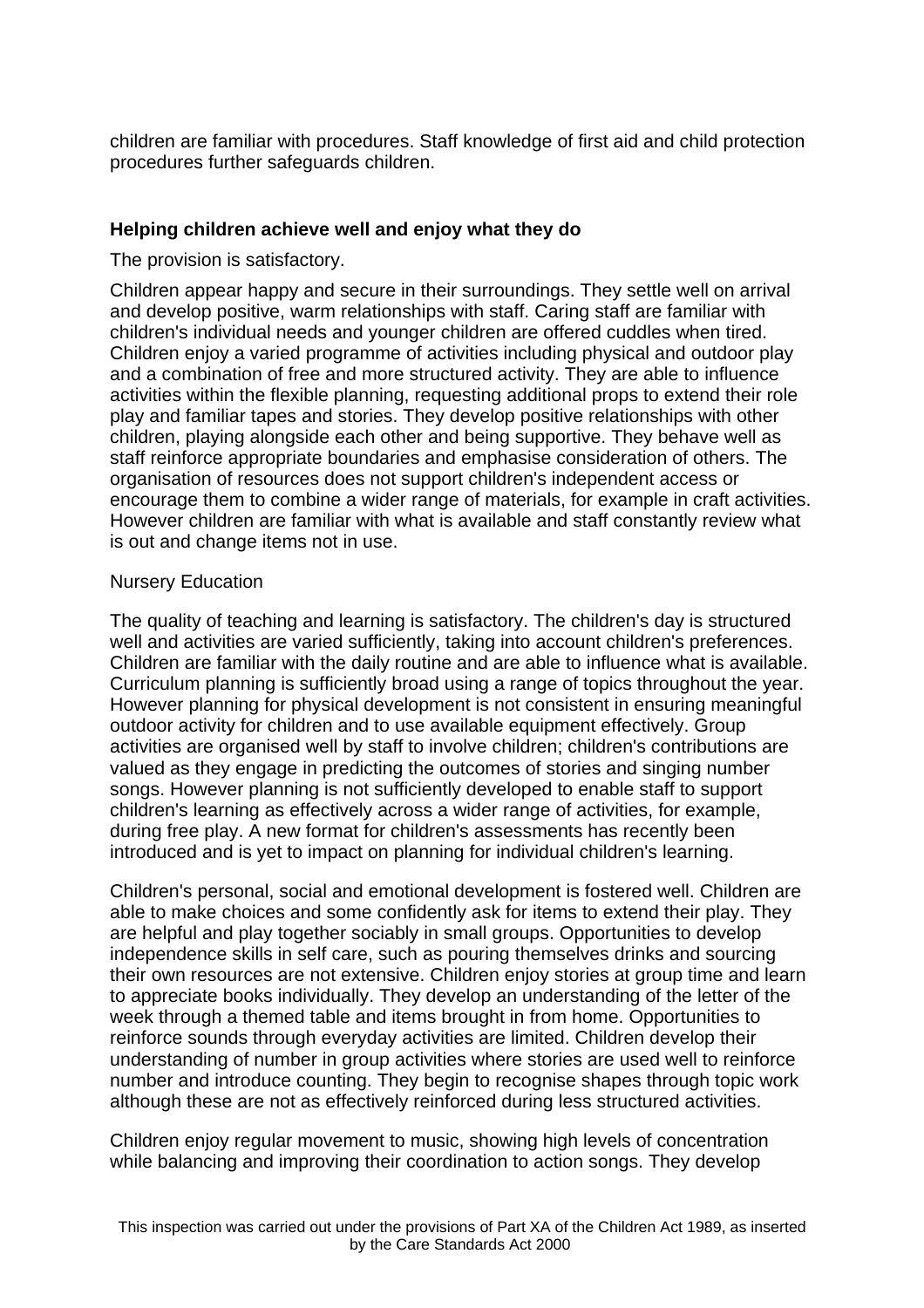hand-eye coordination manipulating small tools and playing a fishing game. Children use creative materials such as paints and glue each day during structured craft activities and chalks and play dough during free play. They enjoy singing and role-playing imaginatively together. Children learn about the world around them through topic work, such as growing cycles and visitors from their local community.

## **Helping children make a positive contribution**

#### The provision is satisfactory.

Children's spiritual, moral, social and cultural development is fostered. Children are secure in their surroundings. They settle well and quickly become involved in activities laid out for them on arrival. Children's sense of belonging is fostered through use of individually named drawers and their birthdays displayed on a kite mobile. Their contribution to the setting is valued in displays of their work, including tie-died fabrics and seasonal friezes. They develop a sense of community through visits from local police officers and close contacts with the local school. Children's understanding of difference is supported by the use of resources such as posters and activities, where they learn about a range of cultural and religious festivals. Children behave well as staff provide positive role models and caring attitudes.

Partnership with parents is satisfactory. Positive, informal relationships with parents enable information about children's needs to be exchanged appropriately. A prospectus and newsletters provide some useful information to parents about their children's care and a wide range of policies and procedures are available on request. A clear complaints procedure is in place although a format for recording these is yet to be developed. There are limited opportunities for parents to be involved in their children's learning. While parents are provided with some information about the early learning goals and topic work, this is not always meaningful. Information about their children's development at home is not routinely sought or incorporated into children's assessments.

# **Organisation**

## The organisation is satisfactory.

Children are provided with consistency of care by a small staff team. The majority of staff are qualified and the team demonstrates an ongoing commitment to staff training and development. Appropriate recruitment and induction procedures are in place to ensure staff are suitable to work with children. A range of policies and procedures are in place to support children's care, although there are some inconsistencies and not all required policies are in place. Documentation, such as registers and children's records, is generally well organised and stored in a confidential manner.

Leadership and management is satisfactory. Regular team meetings are used to promote consistency of care across the staff team and designated staff, such as an administrator, have been appointed to support the management committee. The setting has begun to use self evaluation to support its ongoing commitment to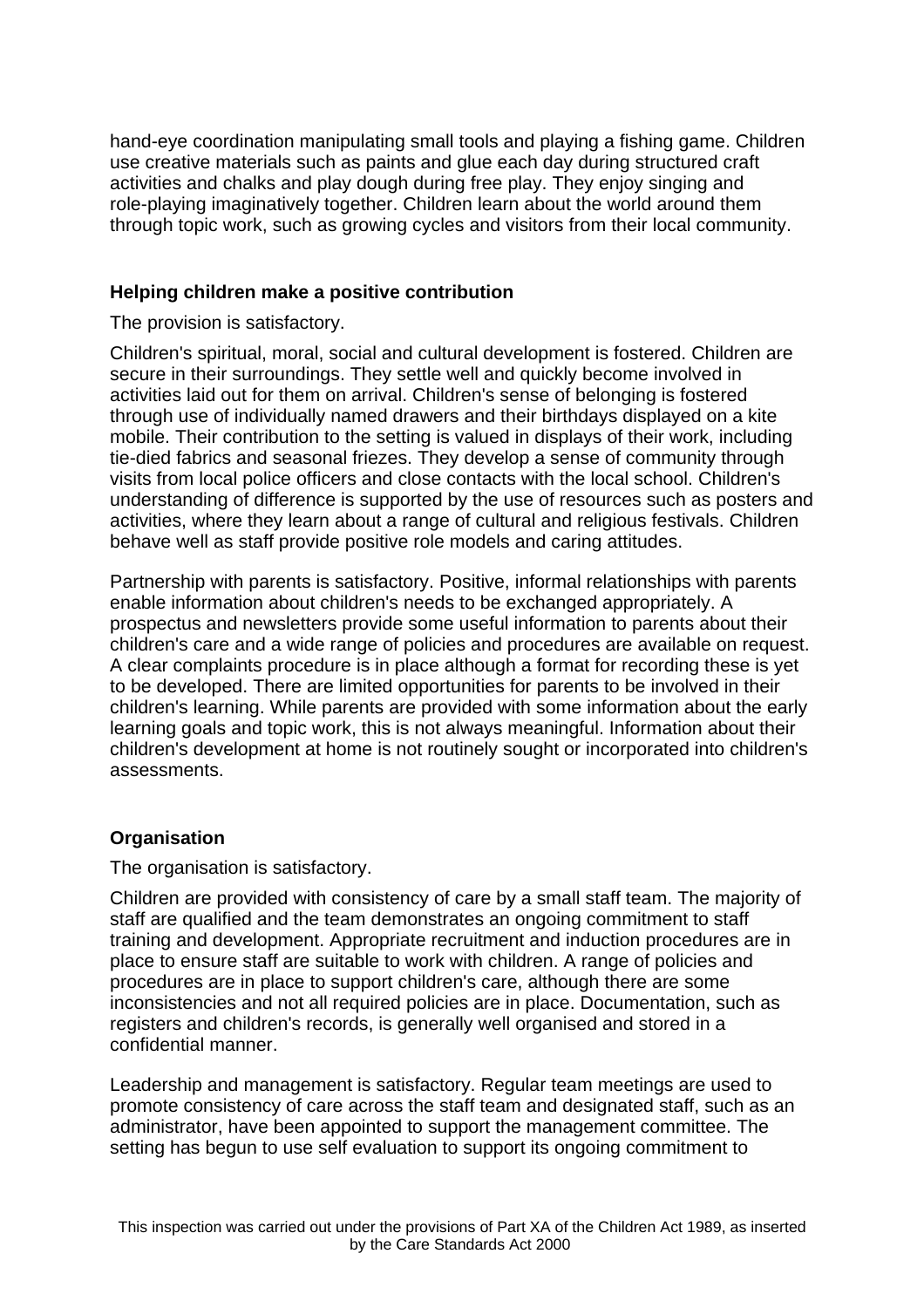develop the provision. Staff are able to access appropriate support from their advisory teacher and continue to monitor the effectiveness of nursery education with the recent introduction of new assessment records for children. The setting meets the needs of the range of children for whom it provides.

## **Improvements since the last inspection**

Not applicable.

## **Complaints since the last inspection**

There have been no complaints made to Ofsted since the registration in 2004.

The provision is required to keep a record of complaints made by parents, which they can see on request. The complaints record may contain complaints other than those made to Ofsted.

# **THE QUALITY AND STANDARDS OF THE CARE AND NURSERY EDUCATION**

On the basis of the evidence collected on this inspection:

The quality and standards of the care are satisfactory. The registered person meets the National Standards for under 8s day care and childminding.

The quality and standards of the nursery education are satisfactory.

## **WHAT MUST BE DONE TO SECURE FUTURE IMPROVEMENT?**

#### **The quality and standards of the care**

To improve the quality and standards of care further the registered person should take account of the following recommendation(s):

- review the organisation of resources to promote children's independent access and increase opportunities for children to develop skills in self care
- ensure records are maintained consistently and that a lost child procedure is developed.

#### **The quality and standards of the nursery education**

To improve the quality and standards of nursery education further the registered person should take account of the following recommendation(s):

• develop arrangements for involving parents in their children's learning; to ensure information provided to them is meaningful and that they are encouraged to share what they know about their children's development